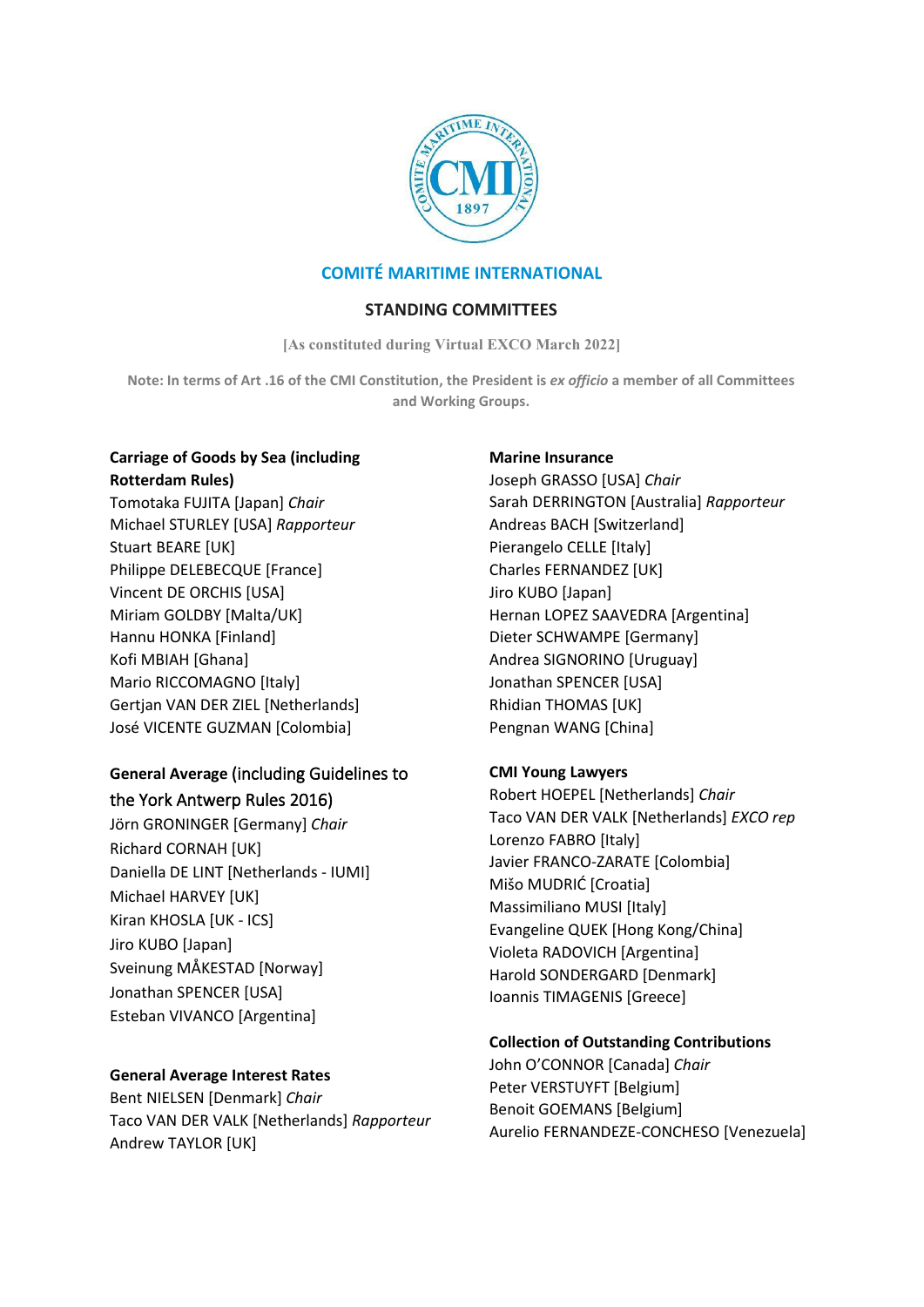#### **Constitution Committee**

Jean Francois PETERS [Belgium] *Chair* Benoit GOEMANS [Belgium] John HARE [South Africa] John O'CONNOR[Canada] Patrice REMBAUVILLE-NICOLLE [France]

#### **Implementation of International Conventions and Promotion of Maritime Conventions**

Deucalion REDIADIS [Greece] *Chair* Maria BORG BARTHET [UK] *Rapporteur: Implementation*  Peter LAURIJSSEN [Belgium] *Rapporteur: Promotion* Jose M.ALCANTARA [Spain] Rosalie BALKIN [Australia] Giorgio BERLINGIERI [Italy] Dimitri CHRISTODOULU [UK] Nicholas GASKELL [UK] Benoit GOEMANS [Belgium] Patrick HOLLOWAY [South Africa] Luke Chidi ILOGU [Nigeria] Måns JACOBSSON [Sweden] Kiran KHOSLA [UK] Elizabeth SALAS [Colombia] Leven SIANO [Brasil]

### **Database of Judicial Decisions on International Conventions**

Stephen GIRVIN [Singapore] *Chair* Lawrence TEH [Singapore] Taco VAN DER VALK [Netherlands] Alexander VON ZIEGLER [Switzerland] Katerina VUSKOVIC [Peru]

### **Publications and Website**

Taco VAN DER VALK [Netherlands] *Chair* Chris GIASCHI [Canada]

### **CMI Archives**

Jean-Francois PETERS [Belgium] *Chair* Rosalie BALKIN [Australia – New Zealand] Evelien PEETERS [Belgium]

# **Audit Committee**

Måns JACOBSSON [Sweden] *Chair* Peter CULLEN [Canada]

Luc GRELLET [France] Andrew TAYLOR [UK]

#### **Nominating Committee**

Andrew TAYLOR [UK] *Chair*  Stuart HETHERINGTON [Australia] *Ex Officio* Giorgio BERLINGIERI [Italy] Henry HAI LI [China] Jorge RADOVICH [Argentina]

### **Planning Committee**

Rosalie BALKIN [Australia-New Zealand] *Chair*  José Modesto APOLO TERAN [Ecuador] Giorgio BERLIGIERI [Italy] Blythe DALY [USA] Tomotaka FUJITA [Japan] In Hyeon KIM [S Korea] Dihuang SONG [China] Michael STURLEY [USA] Edmund SWEETMAN [Ireland/Spain]

#### **Ad Hoc Committee: The Future of the CMI**

Stephen KNUDTZON [Norway] *Chair* Jesus CASAS [Spain] Edmund SWEETMAN [Ireland/Spain]

#### **Ad Hoc Committee; COVID-19**

Ann FENECH [Malta] John MARKIANOS DANIOLOS [Greece]

# **Liaison with National Associations (\*Provisional)**

Paula BACKDEN *Congo, Senegal, Nigeria* Rosalie BALKIN *South Africa, Israel* Tom BIRCH REYNARDSON *Ireland, United Kingdom* Ann FENECH *Croatia, Greece, Italy, Malta, Romania, Slovenia, Spain, Turkey*  Aurelio FERNANDEZ CONCHESO *Argentina, Brazil, Chile, Colombia, Ecuador, Panama, Peru, Mexico, Uruguay, Venezuela* Luc GRELLET *Cameroon, Congo, France*  Stuart HETHERINGTON *Australia & New Zealand, Indonesia, PIMLA* Petar KRAGIC *Switzerland* John O'CONNOR *Canada*